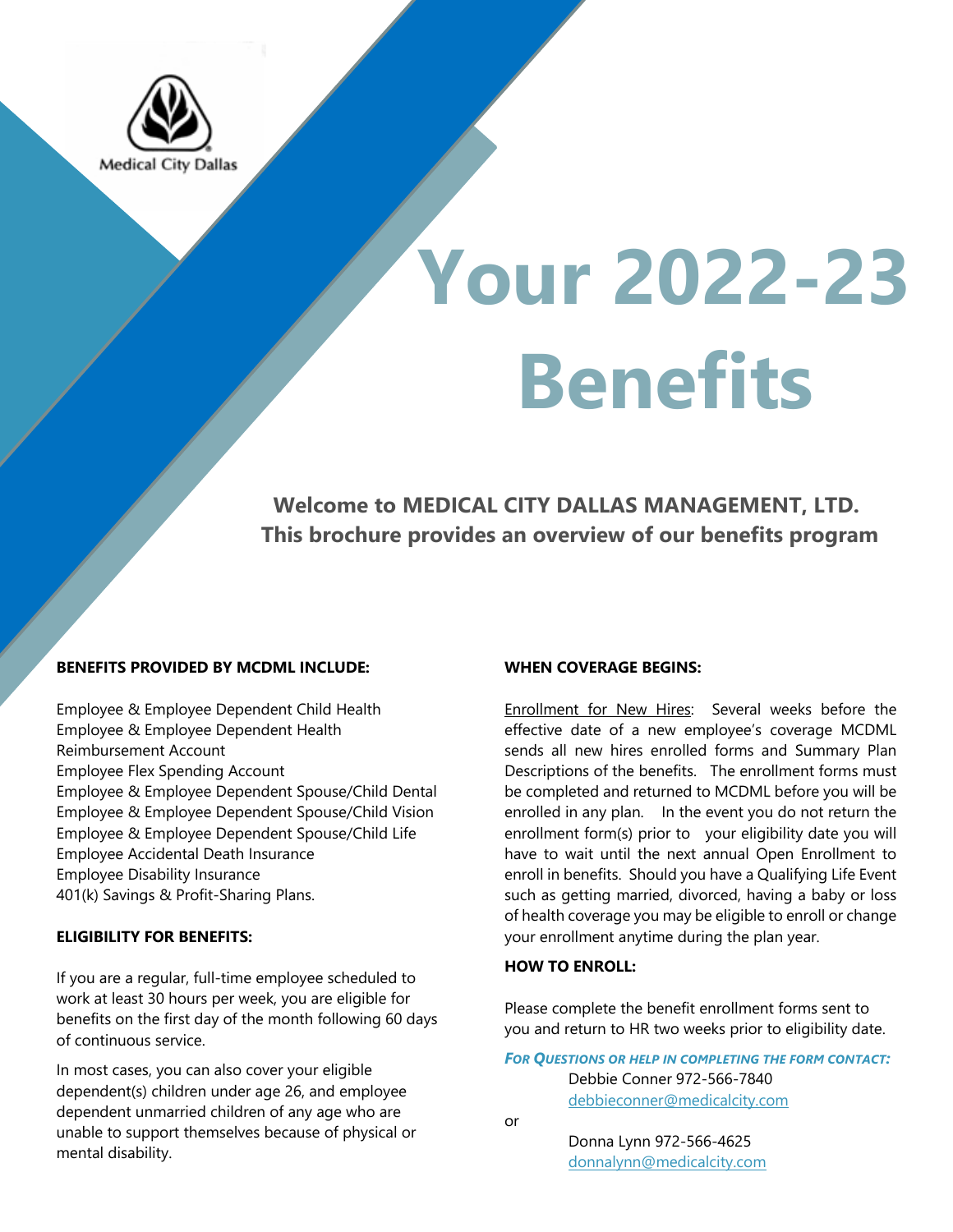#### **MEDICAL AND PRESCRIPTION COVERAGE**

MCDML medical plan is administered by BCBSTX.

Information relating to your coverage, claims, and innetwork provides can be obtained via BCBSTX site at: **www.bcbstx.com**

# **IN NETWORK BENEFIT HIGHLIGHTS:**

| <b>BLUE CROSS BLUE SHIELD - PPO</b>             |                     |  |
|-------------------------------------------------|---------------------|--|
| <b>Provider Availability</b>                    | <b>IN-NETWORK**</b> |  |
| <b>Bi-Weekly Cost (26 pay periods)</b>          |                     |  |
| EE Only - MCDMH PAYS PREMIUM                    | \$0.00              |  |
| $EE + Child(ren)$                               | \$253.25            |  |
| <b>Calendar Year Deductible</b>                 |                     |  |
| Individual                                      | \$6,650             |  |
| Family                                          | \$13,300            |  |
| Annual OOP Maximum (before the use of HRA card) |                     |  |
| Individual                                      | \$6,650             |  |
| Family                                          | \$13,300            |  |
| <b>Copays/Coinsurance</b>                       |                     |  |
| <b>Preventive Care</b>                          | Covered 100%        |  |
| <b>Primary Care</b>                             | 0% after deductible |  |
| <b>Specialist</b>                               | 0% after deductible |  |
| <b>Diagnostic, X-Ray, Lab Services</b>          | 0% after deductible |  |
| <b>Urgent Care</b>                              | 0% after deductible |  |
| <b>ER</b>                                       | 0% after deductible |  |
| <b>Inpatient Hospital Care</b>                  | 0% after deductible |  |
| <b>Outpatient Surgery</b>                       | 0% after deductible |  |
| <b>Rx Coverage</b>                              |                     |  |
| Retail (31-day supp.)/Mail Order (90-day supp.) |                     |  |
| Generic (Preferred/Non-Preferred)               | 0% after deductible |  |
| Brand (Preferred/Non-Preferred)                 | 0% after deductible |  |
| Specialty (Preferred/Non-Preferred)             | 0% after deductible |  |

**\*\*The chart above reflects In-Network services only. You will pay the first dollar for the above services until the deductible is satisfied. Then, you are covered at 100% for In-Network services for the remainder of the calendar year. Services received from Out of Network providers have a \$13,300 individual deductible/\$26,000 family deductible followed by 50% coinsurance. Please reference your Summary of Benefits for additional information.**

## **HEALTH REIMBURSEMENT ACCOUNT (HRA)**

The HRA, funded by MCDML, funds a portion of the medical plan deductible after you have paid the first \$500. **The HRA does not assist with expenses on the dental or vision plan.** The HRA is administered by **TaxSaver Plan.**

| <b>Individual Coverage - HRA CONTRIBUTION \$4,000</b> |                                           |                                                                             |  |  |
|-------------------------------------------------------|-------------------------------------------|-----------------------------------------------------------------------------|--|--|
| <b>Total Deductible</b><br><b>BCBS \$6,650</b>        |                                           | <b>Your Net Deductible</b><br>& out of pocket<br>after using HRA<br>\$2,650 |  |  |
| <b>Employee:</b><br>Pays first \$500                  | <b>MCDML:</b><br><b>Pays next \$4,000</b> | <b>Employee:</b><br><b>Pays last \$2,150</b>                                |  |  |
| Family Coverage - HRA CONTRIBUTION \$7,000            |                                           |                                                                             |  |  |
| <b>Total Deductible</b><br>\$13,300                   |                                           | <b>Your Net Deductible</b><br>\$6.300                                       |  |  |
| <b>Employee:</b><br>Pays first \$500                  | <b>MCDML:</b><br><b>Pays next \$7,000</b> | <b>Employee:</b><br>Pays last \$5,800                                       |  |  |

# **HRA REIMBURSEMENT PROCESS**

Once you have paid \$500 toward your covered medical expenses, you can begin filing for reimbursement through the HRA by following these steps:

- 1. Log into www.bcbstx.com and retrieve your most recent Explanation of Benefits (EOB). If you have not already registered click "Register Now" link.
- 2. On the Home Screen. Click on Claims Center to see all claims processed by BCBS. To view details on how BCBS processed a claim, click on the Claim number.
- 3. Scroll to the bottom of the page to access your EOB. Click on "Download your EOB".
- 4. Print the EOB. If you are unable to print the EOB, you can print the "Claim Payment Summary".
- 5. Complete the TaxSaver Request for Reimbursement Form. You can obtain this form by emailing debbieconner@medicalcity.com.
- 6. Submit the Request for Reimbursement Form along with the EOB(s) to TaxSaver:
	- Email: claims@taxsaverplan.com
	- Fax: 214-528-8122
	- Customer Service: 1-800-328-4337

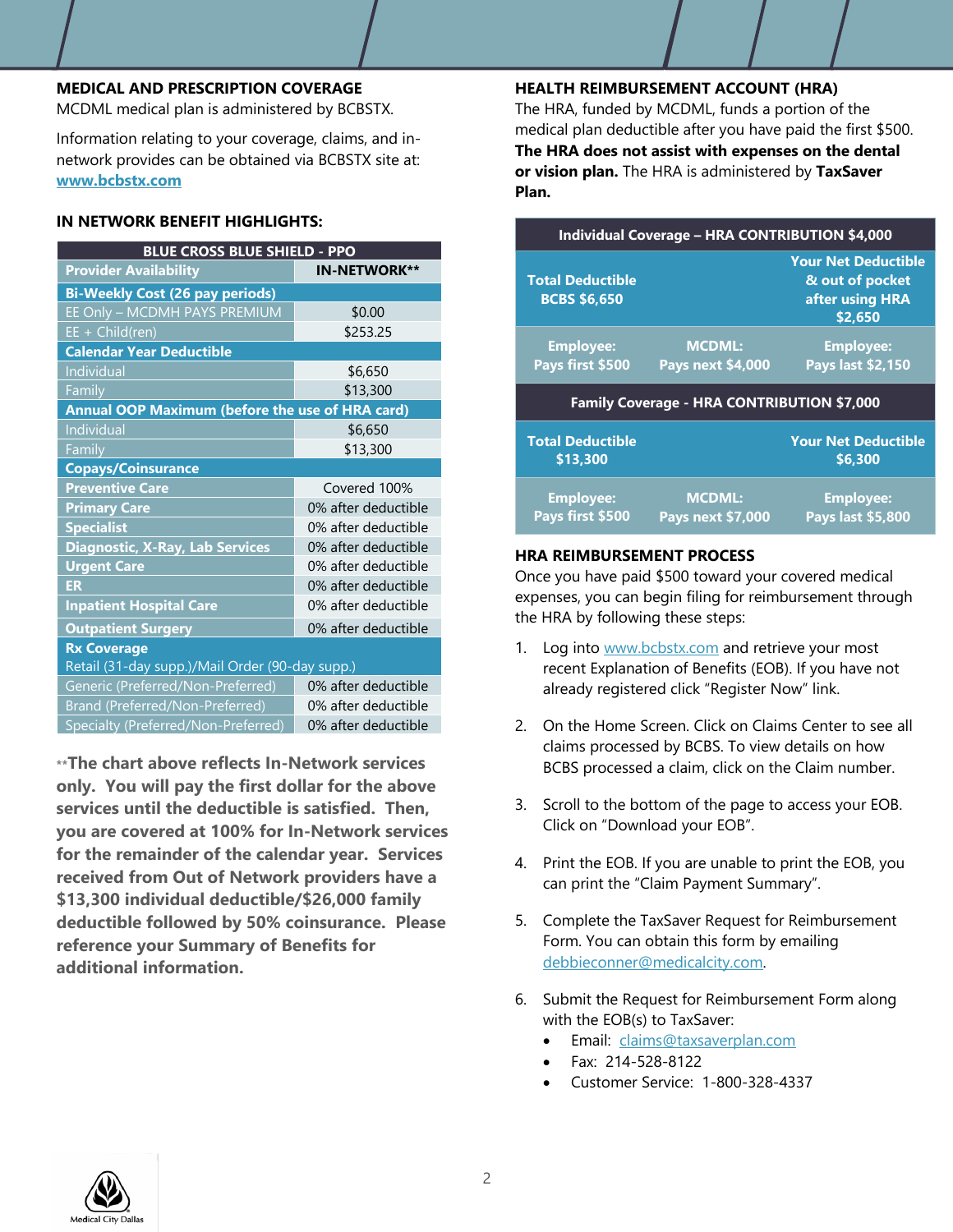### **DENTAL COVERAGE**

MCDML Dental plan is administered by BCBSTX. The plan provides coverage for typical dental expenses, such as cleanings, X-rays, fillings, and orthodontia for children. To find providers in the BlueCare Dental Network, please visit: http://www.bcbstx.com/onlinedirectory/dental.htm

| <b>Feature</b>                         | <b>Dental PPO</b>                 |  |
|----------------------------------------|-----------------------------------|--|
| <b>Deductible</b>                      |                                   |  |
| Individual                             | \$50                              |  |
| Family                                 | \$150                             |  |
| <b>Preventive</b>                      | 100%<br>Deductible does not apply |  |
| <b>Basic Services</b>                  | 80%                               |  |
| <b>Major Services</b>                  | 50%                               |  |
| <b>Orthodontia</b>                     | 50%                               |  |
| (Adult/dependent children up           |                                   |  |
| to age 19)                             |                                   |  |
|                                        | \$2,000                           |  |
| <b>Lifetime Maximum</b>                | Deductible does not apply         |  |
| <b>Bi-weekly Cost (26 pay periods)</b> |                                   |  |
| <b>EE Only</b>                         | \$0.00                            |  |
| EE + Spouse                            | \$14.20                           |  |
| $EE + Child(ren)$                      | \$18.30                           |  |
| Family                                 | \$36.70                           |  |

# **VISION COVERAGE**

MCDML Vision plan is administered by MetLife. The plan covers eye exams, lenses, frames, and contact lenses. To find a VSP network provider, visit: www.metlife.com/vision.

| <b>Feature</b>                         | <b>In-Network</b>                                                          |  |
|----------------------------------------|----------------------------------------------------------------------------|--|
| <b>Exam</b>                            | \$10                                                                       |  |
| <b>Prescription Glasses</b>            |                                                                            |  |
| Lenses                                 | \$20                                                                       |  |
| <b>Frames</b>                          | $$25 + $150$ allowance                                                     |  |
|                                        | At Costco: \$85 allowance after \$25 copay<br>+ 20% savings over allowance |  |
| <b>Contacts (In lieu of glasses)</b>   |                                                                            |  |
| <b>Medically Necessary</b>             | Covered in full                                                            |  |
| <b>Elective</b>                        | \$150 allowance                                                            |  |
| <b>Contact Lens Exam</b>               | Copay up to \$60                                                           |  |
| <b>Frequency</b>                       |                                                                            |  |
| Exam                                   | Once Every 12 months                                                       |  |
| <b>Frames</b>                          | Once Every 12 months                                                       |  |
| Lenses                                 | Once Every 12 months                                                       |  |
| Contacts                               | Once Every 12 months                                                       |  |
| <b>Bi-weekly Cost (26 pay periods)</b> |                                                                            |  |
| <b>EE Only</b>                         | \$4.41                                                                     |  |
| EE + Spouse                            | \$8.39                                                                     |  |
| $EE + Child(ren)$                      | \$8.83                                                                     |  |
| Family                                 | \$12.98                                                                    |  |

#### **LIFE INSURANCE AND AD&D COVERAGE**

MCDML provides Basic Life insurance for you and your dependents at no costs to you. Accidental Death and Dismemberment (AD&D) is provided also at no costs to the employee and is employee only coverage.

Both Basic life and AD&D are with and administered by MetLife. Coverage limits are:

| <b>Basic Life and AD&amp;D Coverage</b>                 |                                |
|---------------------------------------------------------|--------------------------------|
| <b>Employee</b>                                         | 2X Basic Annual Earnings up to |
|                                                         | maximum of \$400,000           |
| <b>Spouse</b>                                           | \$5,000                        |
| Child(ren)                                              | Birth to 6 months: \$100       |
|                                                         | 6 months to 26 years: $$2,000$ |
| Benefits are reduced by 50% at age 70 for Employee Life |                                |

## **DISABILITY COVERAGE**

MCDML provides Long-Term Disability (LTD) coverage to keep all or part of your paycheck coming if you cannot work due to a qualifying illness or injury. Participation begins on the first of the month following 60 days of employment. Coverage is administered by MetLife Network.

If you remain on disability or are unable to work after 90 day elimination period, LTD kicks in and will replace up to 60% of your base pay, up to a maximum of \$10,000 per month.